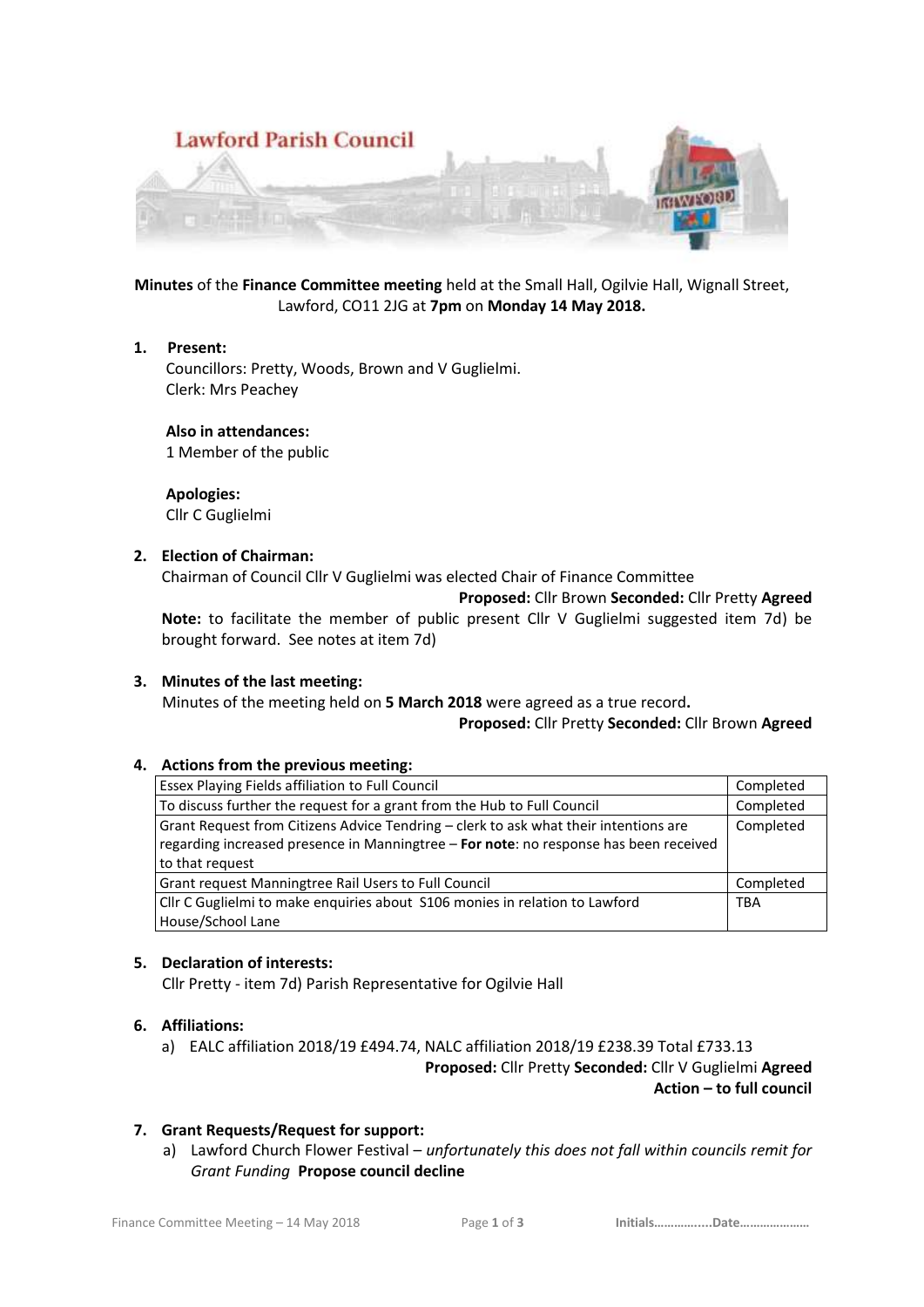**Proposed:** Cllr Pretty Seconded**:** Cllr Woods **Agreed Action – to full council** 

b) Lawford Churchyard Maintenance Grant - £2,750.00

**Proposed:** Cllr Guglielmi **Seconded:** Cllr Brown **Agreed Action – to full council** 

c) East Anglia's Children's Hospices - request for support suggestions given are through local community fundraising, Parish Council choosing the charity for the Civic Year or through volunteering. *Suggestions do not fall within councils remit for Grant Funding.*

**Propose Council decline**

**Proposed:** Cllr Pretty **Seconded:** Cllr V Guglielmi **Agreed Action – to full council** 

# **d) Ogilvie Hall – request for short term funding for necessary refurbishment works**

(See note at item 2) Chair of the Ogilvie Hall Committee (OGHC) gave background information to the above item;

OGHC has accepted the lowest tender of £55,000.00 to complete necessary works to OGH. Included in the cost is £17,000.00 for scaffolding. OGH have applied to TDC and ECC for grants, both giving £10,000.00. They received a grant of £2,000.00 from LPC and have £35,000.00 of their own funding. If the works come in on budget OGH will have no problems, however if unforeseen works are identified there will be insufficient funds. £10,000.00 has been earmarked for replacing rotten timbers, if more are identified and the cost increases this will present a funding problem for OGH. If OGH had to stop works until the funds were raised additional costs would be added in that scaffolding would have to be dismantled and returned when the works were able to recommence – at a further cost of £17,000.00 + the cost of the additional work. *Following discussion it was proposed council provide a further grant of £2,500.00 and the Clerk makes enquiries of EALC regarding the lending of funds for this purpose. Works are due to start in July (Power to provide buildings for public meetings and assemblies or contribute towards the expenses of providing such buildings)*

> **Proposed:** Cllr Pretty **Seconded:** Cllr Brown **Agreed Action – Clerk to make enquiry and take to full council**

### **8. Finance:**

- a) **For Information:** Monthly Reconciliation March 2018
- b) **For Information:** Annual Accounts and reconciliation 2018 *(circulated with Agenda)*
- c) **For Information**: Internal Audit (4th quarter and Annual) was carried out 23 April 2018
- d) **For Information:** 2017/18 spend against Budget
- e) **For Information:** 4<sup>th</sup> quarter VAT submission completed
- f) Annual Return for approval at Full Council Sections 1 & 2 in order viewed by Committee **Action – to full council**
- g) Insurance renewal Came & Co £2,614.31 *(Last year's premium was £2,563.05)*

**Proposed:** Cllr V Guglielmi Seconded**:** Cllr Brown Agreed

**Action – to full council** 

- **h) For Information:** Clerk has been advised that Lawford Football Club have authorised payment of the promised grant of £500 to complete the carpark **NOTE: Received in account on 24 April 2018.**
- i) **For Information:** Clerk has chased the claims handler regarding the light in Waldegrave Way and she in turn is chasing the insurers. Clerk will chase again before Full Council

*Action* 

j) **For Information**: change in Co-operative Bank Tariff – increase in BACS charges